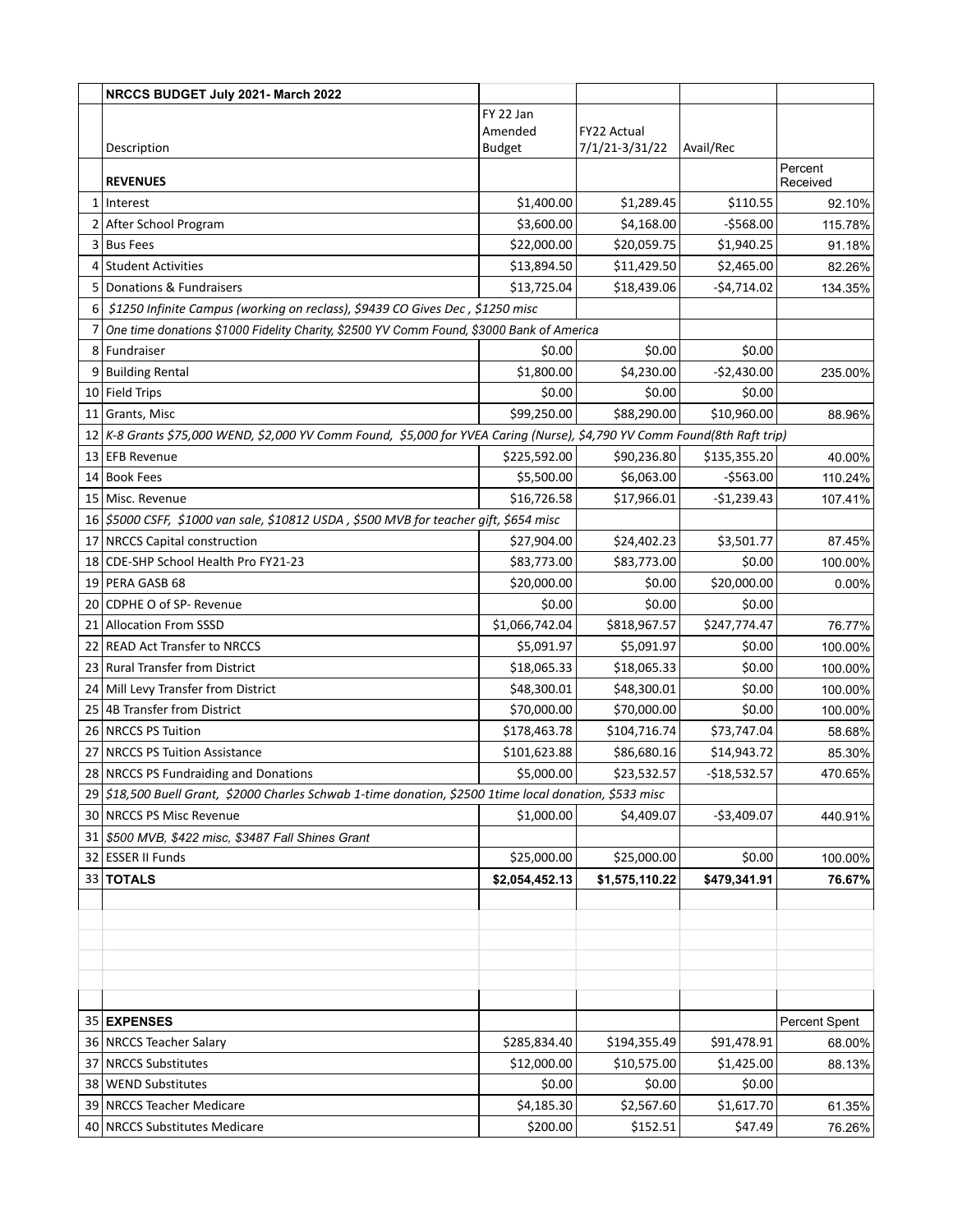| FY 22 Jan<br>Amended<br><b>FY22 Actual</b><br>Description<br><b>Budget</b><br>7/1/21-3/31/22<br>Avail/Rec<br>41<br>WEND Sub Mcare<br>\$0.00<br>\$0.00<br>\$0.00<br>\$60,322.19<br>\$37,065.45<br>\$23,256.74<br>NRCCS Teacher PERA<br>42<br>\$2,600.00<br>\$401.99<br>43   NRCCS Substitutes PERA<br>\$2,198.01<br>WEND sub PERA<br>\$0.00<br>\$0.00<br>\$0.00<br>44<br>NRCCS Teacher Health<br>\$67,391.00<br>\$40,394.64<br>\$26,996.36<br>45<br>\$5,250.00<br>\$766.29<br>\$4,483.71<br>46 Purchased Nursing Services<br>NRCCS-Instructional Purchased Service<br>\$5,285.00<br>47<br>\$6,448.55<br>$-$1,163.55$<br>Advertising<br>\$1,500.00<br>\$146.63<br>\$1,353.37<br>48<br>\$6,000.00<br>\$4,109.16<br>49 Printing<br>\$1,890.84<br>50 Student Transportation<br>\$20,849.75<br>\$19,751.23<br>\$1,098.52<br>\$5,000.00<br>51 Supplies<br>\$3,277.10<br>\$1,722.90<br>52 Meals | NRCCS BUDGET July 2021- March 2022 |            |            |          |          |
|-----------------------------------------------------------------------------------------------------------------------------------------------------------------------------------------------------------------------------------------------------------------------------------------------------------------------------------------------------------------------------------------------------------------------------------------------------------------------------------------------------------------------------------------------------------------------------------------------------------------------------------------------------------------------------------------------------------------------------------------------------------------------------------------------------------------------------------------------------------------------------------------|------------------------------------|------------|------------|----------|----------|
|                                                                                                                                                                                                                                                                                                                                                                                                                                                                                                                                                                                                                                                                                                                                                                                                                                                                                         |                                    |            |            |          |          |
|                                                                                                                                                                                                                                                                                                                                                                                                                                                                                                                                                                                                                                                                                                                                                                                                                                                                                         |                                    |            |            |          |          |
|                                                                                                                                                                                                                                                                                                                                                                                                                                                                                                                                                                                                                                                                                                                                                                                                                                                                                         |                                    |            |            |          |          |
|                                                                                                                                                                                                                                                                                                                                                                                                                                                                                                                                                                                                                                                                                                                                                                                                                                                                                         |                                    |            |            |          |          |
|                                                                                                                                                                                                                                                                                                                                                                                                                                                                                                                                                                                                                                                                                                                                                                                                                                                                                         |                                    |            |            |          | 61.45%   |
|                                                                                                                                                                                                                                                                                                                                                                                                                                                                                                                                                                                                                                                                                                                                                                                                                                                                                         |                                    |            |            |          | 84.54%   |
|                                                                                                                                                                                                                                                                                                                                                                                                                                                                                                                                                                                                                                                                                                                                                                                                                                                                                         |                                    |            |            |          |          |
|                                                                                                                                                                                                                                                                                                                                                                                                                                                                                                                                                                                                                                                                                                                                                                                                                                                                                         |                                    |            |            |          | 59.94%   |
|                                                                                                                                                                                                                                                                                                                                                                                                                                                                                                                                                                                                                                                                                                                                                                                                                                                                                         |                                    |            |            |          | 14.60%   |
|                                                                                                                                                                                                                                                                                                                                                                                                                                                                                                                                                                                                                                                                                                                                                                                                                                                                                         |                                    |            |            |          | 122.02%  |
|                                                                                                                                                                                                                                                                                                                                                                                                                                                                                                                                                                                                                                                                                                                                                                                                                                                                                         |                                    |            |            |          | 9.78%    |
|                                                                                                                                                                                                                                                                                                                                                                                                                                                                                                                                                                                                                                                                                                                                                                                                                                                                                         |                                    |            |            |          | 68.49%   |
|                                                                                                                                                                                                                                                                                                                                                                                                                                                                                                                                                                                                                                                                                                                                                                                                                                                                                         |                                    |            |            |          | 94.73%   |
|                                                                                                                                                                                                                                                                                                                                                                                                                                                                                                                                                                                                                                                                                                                                                                                                                                                                                         |                                    |            |            |          | 65.54%   |
|                                                                                                                                                                                                                                                                                                                                                                                                                                                                                                                                                                                                                                                                                                                                                                                                                                                                                         |                                    | \$5,600.00 | \$4,781.81 | \$818.19 | 85.39%   |
| \$27,163.00<br>\$12,487.79<br>53 Books And Materials<br>\$14,675.21                                                                                                                                                                                                                                                                                                                                                                                                                                                                                                                                                                                                                                                                                                                                                                                                                     |                                    |            |            |          | 54.03%   |
| 54 Based on \$18496 EFB funding (use by $6/30/22$ ) + \$8667 from June Budget.                                                                                                                                                                                                                                                                                                                                                                                                                                                                                                                                                                                                                                                                                                                                                                                                          |                                    |            |            |          |          |
| 55 Dues & Subscriptions<br>\$2,600.00<br>\$1,915.78<br>\$684.22                                                                                                                                                                                                                                                                                                                                                                                                                                                                                                                                                                                                                                                                                                                                                                                                                         |                                    |            |            |          | 73.68%   |
| NR Bonus<br>56<br>\$5,397.01<br>\$0.00<br>\$5,397.01                                                                                                                                                                                                                                                                                                                                                                                                                                                                                                                                                                                                                                                                                                                                                                                                                                    |                                    |            |            |          | 0.00%    |
| 57<br>PERA GASB 68 Instructional (0010-2099)<br>\$12,500.00<br>\$0.00<br>\$12,500.00                                                                                                                                                                                                                                                                                                                                                                                                                                                                                                                                                                                                                                                                                                                                                                                                    |                                    |            |            |          | 0.00%    |
| \$2,500.00<br>\$735.62<br>\$1,764.38<br>58 Supplies - STEM/Art                                                                                                                                                                                                                                                                                                                                                                                                                                                                                                                                                                                                                                                                                                                                                                                                                          |                                    |            |            |          | 29.42%   |
| \$12,420.31<br>59   NRCCS - Technology Programs<br>\$7,270.49<br>$-55,149.82$                                                                                                                                                                                                                                                                                                                                                                                                                                                                                                                                                                                                                                                                                                                                                                                                           |                                    |            |            |          | 170.83%  |
| 60 Technology Supplies<br>\$48,278.00<br>\$3,896.45<br>\$44,381.55                                                                                                                                                                                                                                                                                                                                                                                                                                                                                                                                                                                                                                                                                                                                                                                                                      |                                    |            |            |          | 8.07%    |
| 61 Based on \$48278 EFB funding. \$44,500 will be used for SSSD Tech integration. Use by 6/30/22                                                                                                                                                                                                                                                                                                                                                                                                                                                                                                                                                                                                                                                                                                                                                                                        |                                    |            |            |          |          |
| \$48,175.42<br>\$26,100.48<br>\$22,074.94<br>62 NRCCS Teacher Salary SPED                                                                                                                                                                                                                                                                                                                                                                                                                                                                                                                                                                                                                                                                                                                                                                                                               |                                    |            |            |          | 54.18%   |
| 63<br>NRCCS SPED PARA SALARY<br>\$83,050.26<br>\$22,189.97<br>\$60,860.29                                                                                                                                                                                                                                                                                                                                                                                                                                                                                                                                                                                                                                                                                                                                                                                                               |                                    |            |            |          | 26.72%   |
| 64 NRCCS Teacher SPED Medicare<br>\$731.54<br>\$260.40<br>\$471.14                                                                                                                                                                                                                                                                                                                                                                                                                                                                                                                                                                                                                                                                                                                                                                                                                      |                                    |            |            |          | 35.60%   |
| 65 NRCCS SPED Aide Medicare<br>\$1,212.98<br>\$320.65<br>\$892.33                                                                                                                                                                                                                                                                                                                                                                                                                                                                                                                                                                                                                                                                                                                                                                                                                       |                                    |            |            |          | 26.43%   |
| 66 NRCCS Teacher SPED PERA<br>\$10,544.27<br>\$6,791.15<br>\$3,753.12                                                                                                                                                                                                                                                                                                                                                                                                                                                                                                                                                                                                                                                                                                                                                                                                                   |                                    |            |            |          | 35.59%   |
| 67<br> NR SPED Aide PERA<br>\$17,483.63<br>\$4,637.67<br>\$12,845.96                                                                                                                                                                                                                                                                                                                                                                                                                                                                                                                                                                                                                                                                                                                                                                                                                    |                                    |            |            |          | 26.53%   |
| \$10,181.70<br>68 NRCCS Teacher SPED Health<br>\$6,732.44<br>\$3,449.26                                                                                                                                                                                                                                                                                                                                                                                                                                                                                                                                                                                                                                                                                                                                                                                                                 |                                    |            |            |          | 66.12%   |
| 69 NR SPED Aide Health<br>\$30,545.10<br>\$1,974.24<br>\$28,570.86                                                                                                                                                                                                                                                                                                                                                                                                                                                                                                                                                                                                                                                                                                                                                                                                                      |                                    |            |            |          | 6.46%    |
| 70 Special Ed buybacks<br>\$4,781.49<br>\$7,102.89<br>\$11,884.38                                                                                                                                                                                                                                                                                                                                                                                                                                                                                                                                                                                                                                                                                                                                                                                                                       |                                    |            |            |          | 40.23%   |
| 71 NRCCS SPED Supplies<br>\$1,200.00<br>\$606.14<br>\$593.86                                                                                                                                                                                                                                                                                                                                                                                                                                                                                                                                                                                                                                                                                                                                                                                                                            |                                    |            |            |          | 50.51%   |
| \$55,000.00<br>\$32,083.31<br>\$22,916.69<br>72 NR CDE-SHP Salary FY21-23                                                                                                                                                                                                                                                                                                                                                                                                                                                                                                                                                                                                                                                                                                                                                                                                               |                                    |            |            |          | 58.33%   |
| \$797.50<br>73 NR CDE-SHP Medicare FY21-23<br>\$461.30<br>\$336.20                                                                                                                                                                                                                                                                                                                                                                                                                                                                                                                                                                                                                                                                                                                                                                                                                      |                                    |            |            |          | 57.84%   |
| 74 NR CDE-SHP PERA FY21-23<br>\$11,495.00<br>\$6,649.09<br>\$4,845.91                                                                                                                                                                                                                                                                                                                                                                                                                                                                                                                                                                                                                                                                                                                                                                                                                   |                                    |            |            |          | 57.84%   |
| 75 NR CDE-SHP Health FY21-23<br>\$11,313.00<br>\$4,580.56<br>\$6,732.44                                                                                                                                                                                                                                                                                                                                                                                                                                                                                                                                                                                                                                                                                                                                                                                                                 |                                    |            |            |          | 59.51%   |
| 76 PERA GASB 68 Support Services ? Students<br>\$1,250.00<br>\$1,250.00<br>\$0.00                                                                                                                                                                                                                                                                                                                                                                                                                                                                                                                                                                                                                                                                                                                                                                                                       |                                    |            |            |          | 0.00%    |
| \$2,582.35<br>\$0.00<br>77 NR CDE-SHP Purch Services FY21-23<br>\$2,582.35                                                                                                                                                                                                                                                                                                                                                                                                                                                                                                                                                                                                                                                                                                                                                                                                              |                                    |            |            |          | 0.00%    |
| 78 NR CDE-SHP Supplies FY21-23<br>\$2,585.15<br>\$1,665.19<br>\$919.96                                                                                                                                                                                                                                                                                                                                                                                                                                                                                                                                                                                                                                                                                                                                                                                                                  |                                    |            |            |          | 64.41%   |
| 79<br>NRCCS Wend Purchased Services<br>\$8,333.00<br>\$3,575.00<br>\$4,758.00                                                                                                                                                                                                                                                                                                                                                                                                                                                                                                                                                                                                                                                                                                                                                                                                           |                                    |            |            |          | 42.90%   |
| Prof. Development Purchased Services<br>\$11,450.00<br>\$9,550.00<br>80<br>\$1,900.00                                                                                                                                                                                                                                                                                                                                                                                                                                                                                                                                                                                                                                                                                                                                                                                                   |                                    |            |            |          | 83.41%   |
| \$500.00<br>\$500.00<br>81 Prof Development Travel<br>\$0.00                                                                                                                                                                                                                                                                                                                                                                                                                                                                                                                                                                                                                                                                                                                                                                                                                            |                                    |            |            |          | $0.00\%$ |
| 82 NRCCS Wend Travel<br>\$8,333.00<br>\$3,545.64<br>\$4,787.36                                                                                                                                                                                                                                                                                                                                                                                                                                                                                                                                                                                                                                                                                                                                                                                                                          |                                    |            |            |          | 42.55%   |
| 83 NRCCS Wend Supplies<br>\$8,333.00<br>\$119.00<br>\$8,214.00                                                                                                                                                                                                                                                                                                                                                                                                                                                                                                                                                                                                                                                                                                                                                                                                                          |                                    |            |            |          | 1.43%    |
| 84 Board Purchased Services<br>\$14,200.00<br>\$11,885.00<br>\$2,315.00                                                                                                                                                                                                                                                                                                                                                                                                                                                                                                                                                                                                                                                                                                                                                                                                                 |                                    |            |            |          | 83.70%   |
| 85 PERA GASB 68 Supp Svcs? School Admin<br>\$2,500.00<br>\$0.00<br>\$2,500.00                                                                                                                                                                                                                                                                                                                                                                                                                                                                                                                                                                                                                                                                                                                                                                                                           |                                    |            |            |          | $0.00\%$ |
| 86 NRCCS Principal Salary<br>\$155,641.46<br>\$135,641.44<br>\$20,000.02                                                                                                                                                                                                                                                                                                                                                                                                                                                                                                                                                                                                                                                                                                                                                                                                                |                                    |            |            |          | 87.15%   |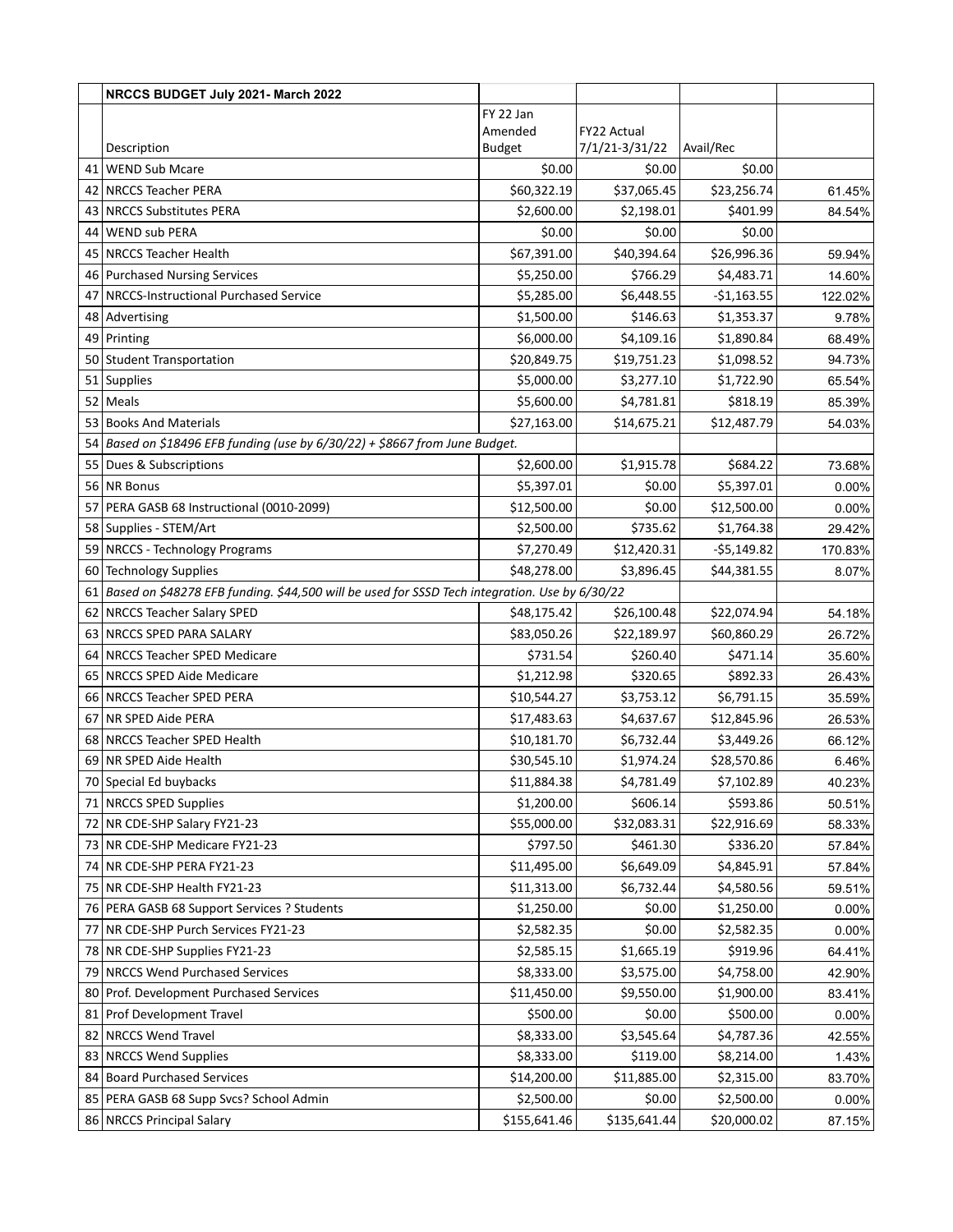|    | NRCCS BUDGET July 2021- March 2022                                                                                                       |               |                |              |          |
|----|------------------------------------------------------------------------------------------------------------------------------------------|---------------|----------------|--------------|----------|
|    |                                                                                                                                          | FY 22 Jan     |                |              |          |
|    |                                                                                                                                          | Amended       | FY22 Actual    |              |          |
|    | Description                                                                                                                              | <b>Budget</b> | 7/1/21-3/31/22 | Avail/Rec    |          |
| 87 | NRCCS Principal Medicare                                                                                                                 | \$2,249.80    | \$2,041.84     | \$207.96     | 90.76%   |
|    | 88 NRCCS Principal PERA                                                                                                                  | \$32,432.06   | \$17,374.61    | \$15,057.45  | 53.57%   |
|    | 89 NRCCS Principal Health                                                                                                                | \$11,800.00   | \$7,675.21     | \$4,124.79   | 65.04%   |
| 90 | Audit                                                                                                                                    | \$10,500.00   | \$12,346.50    | $-$1,846.50$ | 117.59%  |
| 91 | Legal                                                                                                                                    | \$5,000.00    | \$4,702.00     | \$298.00     | 94.04%   |
|    | 92 Liability insurance                                                                                                                   | \$13,222.00   | \$9,766.53     | \$3,455.47   | 73.87%   |
|    | 93 Admin Travel                                                                                                                          | \$2,000.00    | \$1,053.46     | \$946.54     | 52.67%   |
|    | 94 Administration supplies                                                                                                               | \$12,722.00   | \$11,731.64    | \$990.36     | 92.22%   |
|    | 95 After school supplies                                                                                                                 | \$2,000.00    | \$154.99       | \$1,845.01   | 7.75%    |
|    | 96 NRCCS Bookkeeper Salary                                                                                                               | \$96,215.81   | \$46,674.50    | \$49,541.31  | 48.51%   |
| 97 | NRCCS Bookkeeper Medicare                                                                                                                | \$1,398.37    | \$585.55       | \$812.82     | 41.87%   |
| 98 | <b>NRCCS Bookkeeper Pera</b>                                                                                                             | \$20,155.82   | \$8,439.95     | \$11,715.87  | 41.87%   |
| 99 | NRCCS Bookkeeper Health                                                                                                                  | \$11,313.00   | \$10,280.38    | \$1,032.62   | 90.87%   |
|    | 100 PERA GASB 68 Supp Svcs? Business                                                                                                     | \$1,750.00    | \$0.00         | \$1,750.00   | 0.00%    |
|    | 101 Purchased Service from SSSD                                                                                                          | \$56,548.74   | \$40,539.24    | \$16,009.50  | 71.69%   |
|    | 102 NRCCS Maint Wage                                                                                                                     | \$56,643.00   | \$36,115.59    | \$20,527.41  | 63.76%   |
|    | 103 NRCCS Maint Medicare                                                                                                                 | \$891.58      | \$422.47       | \$469.11     | 47.38%   |
|    | 104 NRCCS Maint PERA                                                                                                                     | \$12,850.99   | \$7,548.17     | \$5,302.82   | 58.74%   |
|    | 105 NRCCS Maint Health                                                                                                                   | \$11,800.00   | \$5,789.67     | \$6,010.33   | 49.07%   |
|    | 106 PERA GASB 68 Op & Maint Plant Services                                                                                               | \$1,500.00    | \$0.00         | \$1,500.00   | 0.00%    |
|    | 107 Water                                                                                                                                | \$7,000.00    | \$3,395.06     | \$3,604.94   | 48.50%   |
|    | 108 Trash and Recycling                                                                                                                  | \$3,200.00    | \$2,233.49     | \$966.51     | 69.80%   |
|    | 109 Snow Removal                                                                                                                         | \$9,200.00    | \$9,800.00     | $-$600.00$   | 106.52%  |
|    | 110 Repairs & Maintenance                                                                                                                | \$13,700.00   | \$5,192.52     | \$8,507.48   | 37.90%   |
|    | 111 Facilities Purchased Services                                                                                                        | \$31,924.82   | \$7,347.17     | \$24,577.65  | 23.01%   |
|    | 112 Telephone                                                                                                                            | \$15,221.00   | \$2,673.63     | \$12,547.37  | 17.57%   |
|    | 113 Supplies                                                                                                                             | \$9,400.00    | \$8,104.12     | \$1,295.88   | 86.21%   |
|    | 114 Utilities                                                                                                                            | \$20,000.00   | \$29,855.14    | $-$9,855.14$ | 149.28%  |
|    | 115 Facilities Equipment                                                                                                                 | \$5,039.26    | \$1,344.30     | \$3,694.96   | 26.68%   |
|    | 116 Capital Construction                                                                                                                 | \$27,904.00   | \$9,144.96     | \$18,759.04  | 32.77%   |
|    | 117 Licenses & Permits                                                                                                                   | \$500.00      | \$532.00       | $-532.00$    | 106.40%  |
|    | 118 NRCCS Bus Salary                                                                                                                     | \$22,046.82   | \$13,832.70    | \$8,214.12   | 62.74%   |
|    | 119 NRCCS Bus Medicare                                                                                                                   | \$314.58      | \$197.51       | \$117.07     | 62.79%   |
|    | 120 NRCCS Bus PERA                                                                                                                       | \$4,534.56    | \$2,846.88     | \$1,687.68   | 62.78%   |
|    | 121 NRCCS Bus Health Ins                                                                                                                 | \$11,313.24   | \$6,732.44     | \$4,580.80   | 59.51%   |
|    | 122 PERA GASB 68 Student Trans Services                                                                                                  | \$500.00      | \$0.00         | \$500.00     | $0.00\%$ |
|    | 123 Transportation services                                                                                                              | \$2,500.00    | \$560.94       | \$1,939.06   | 22.44%   |
|    | 124 NRCCS Bus Fuel                                                                                                                       | \$10,500.00   | \$6,413.47     | \$4,086.53   | 61.08%   |
|    | 125 Capital Projects Expense                                                                                                             | \$91,056.33   | \$15,743.23    | \$75,313.10  | 17.29%   |
|    | 126 Based on \$18273 EFB funding-Use by 6/30/22, \$44866 Fund 46 (can be reserved), \$18065 Rural Fund, \$9851 orig amt from June Budget |               |                |              |          |
|    | 127 \$35,500 to be used for SSSD Technology integration                                                                                  |               |                |              |          |
|    | 128 NRCCS PS Teacher Salaries                                                                                                            | \$131,226.30  | \$107,718.51   | \$23,507.79  | 82.09%   |
|    | 129 NRCCS PS Sub Para Wage                                                                                                               | \$0.00        | \$848.88       | $-5848.88$   |          |
|    | 130 NRCCS PS Teacher Medicare                                                                                                            | \$1,912.50    | \$1,553.03     | \$359.47     | 81.20%   |
|    | 131 Technology Supplies                                                                                                                  | \$0.00        | \$12.31        | $-512.31$    |          |
|    | 132 NRCCS PS Teacher PERA                                                                                                                | \$27,566.44   | \$22,513.20    | \$5,053.24   | 81.67%   |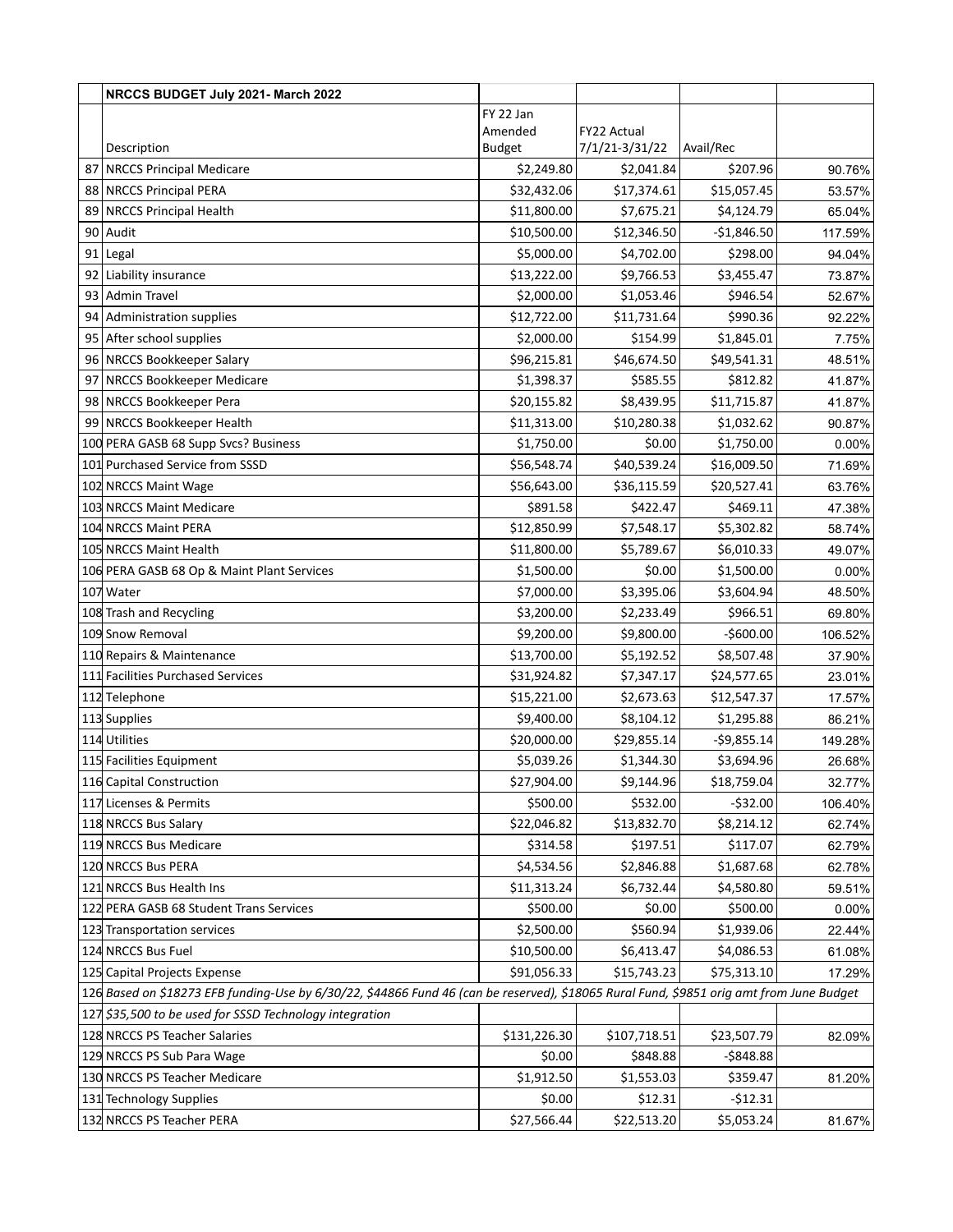|     | NRCCS BUDGET July 2021- March 2022                                                                   |                          |                               |                 |         |
|-----|------------------------------------------------------------------------------------------------------|--------------------------|-------------------------------|-----------------|---------|
|     |                                                                                                      | FY 22 Jan                |                               |                 |         |
|     |                                                                                                      | Amended                  | FY22 Actual                   |                 |         |
|     | Description                                                                                          | <b>Budget</b>            | 7/1/21-3/31/22                | Avail/Rec       |         |
|     | 133 NRCCS PS Para PERA                                                                               | \$0.00                   | \$177.41                      | $-5177.41$      |         |
|     | 134 NRCCS PS Teacher Health                                                                          | \$45,252.00              | \$22,215.91                   | \$23,036.09     | 49.09%  |
|     | 135 NRCCS PS Classroom Purch Svcs                                                                    | \$45,496.30              | \$0.00                        | \$45,496.30     | 0.00%   |
|     | 136 NRCCS PS Travel                                                                                  | \$2,151.00               | \$185.26                      | \$1,965.74      | 8.61%   |
|     | 137 NRCCS PS Classroom Supplies                                                                      | \$5,763.37               | \$10,820.68                   | $-$5,057.31$    | 187.75% |
|     | 138 NRCCS PS Dues and Fees                                                                           | \$2,500.00               | \$2,618.30                    | $-5118.30$      | 104.73% |
|     | 139 NRCCS PS Professional Development                                                                | \$0.00                   | \$34.50                       | $-534.50$       |         |
|     | 140 NRCCS PS Admin Supplies                                                                          | \$5,940.00               | \$3,780.51                    | \$2,159.49      | 63.64%  |
|     | 141 NRCCS PS Maint Purch Svcs                                                                        | \$8,522.96               | \$39.57                       | \$8,483.39      | 0.46%   |
|     | 142 NRCCS PS Water                                                                                   | \$1,400.00               | \$701.39                      | \$698.61        | 50.10%  |
|     | 143 NRCCS PS Trash and Recycling                                                                     | \$576.00                 | \$313.30                      | \$262.70        | 54.39%  |
|     | 144 NRCCS PS Snow Removal                                                                            | \$1,656.00               | \$700.00                      | \$956.00        | 42.27%  |
|     | 145 NRCCS PS Repair And Maint                                                                        | \$2,466.00               | \$347.17                      | \$2,118.83      | 14.08%  |
|     | 146 NRCCS PS Telephone                                                                               | \$2,739.78               | \$0.00                        | \$2,739.78      | 0.00%   |
|     | 147 NRCCS PS Supplies                                                                                | \$981.12                 | \$877.75                      | \$103.37        | 89.46%  |
|     | 148 NRCCS PS Utilities                                                                               | \$8,500.00               | \$8,229.02                    | \$270.98        | 96.81%  |
|     | 149 NRCCS PS Non Cap Equipment                                                                       | \$907.07                 | \$0.00                        | \$907.07        | 0.00%   |
|     | 150 NRCCS PS Tech Supplies                                                                           | \$1,488.69               | \$0.00                        | \$1,488.69      | 0.00%   |
|     | 151 Esser II Supplies                                                                                | \$25,000.00              | \$25,000.00                   | \$0.00          | 100.00% |
|     | 152 TOTALS                                                                                           | \$2,067,942.19           | \$1,201,375.41                | \$866,566.78    | 58.10%  |
| 153 |                                                                                                      |                          |                               |                 |         |
|     | 154 REVENUES- EXPENSES                                                                               | -\$13,490.06             | \$373,734.81                  |                 |         |
| 155 |                                                                                                      |                          |                               |                 |         |
|     | 156 NRCCS Balance Sheet 3/31/2022                                                                    | Actual                   |                               |                 |         |
|     | 157 Cash Account                                                                                     | \$163,199.67             |                               |                 |         |
|     | 158 NRCCS Money Market                                                                               | \$756,900.25             |                               |                 |         |
| 159 |                                                                                                      | \$920,099.92             |                               |                 |         |
| 160 |                                                                                                      |                          |                               |                 |         |
| 161 |                                                                                                      |                          |                               |                 |         |
|     | 162 NRCCS Fund Balance for 6/30/2021 (adjusted at YE)                                                | Actual                   |                               |                 |         |
|     | 163 Reserve for BEST Grant                                                                           | -\$83,800.00             |                               |                 |         |
|     | 164 Capital Projects Assigned Fund Balance                                                           | $-$10,430.60$            |                               |                 |         |
|     | 165 Shaw Field Assigned Fund Balance                                                                 | $-$137,884.00$           |                               |                 |         |
|     | 166 Unassigned Fund Balance                                                                          | $-$284,532.00$           |                               |                 |         |
| 167 |                                                                                                      | -\$516,646.60            |                               |                 |         |
| 168 |                                                                                                      |                          |                               |                 |         |
|     |                                                                                                      |                          |                               |                 |         |
|     |                                                                                                      |                          |                               |                 |         |
|     | 169 Items to Note:                                                                                   |                          |                               |                 |         |
|     | 170 Over Budget accounts:                                                                            |                          |                               |                 |         |
|     |                                                                                                      | FY 22 Jan                |                               |                 |         |
|     | 171 Description                                                                                      | Amended<br><b>Budget</b> | FY22 Actual<br>7/1/21-3/31/22 | FY 22 Avail/Rec |         |
|     | 172 NRCCS-Instructional Purchased Service                                                            | \$5,285.00               | \$6,448.55                    | $-$1,163.55$    |         |
|     | 173 Peg Portscheller Additional Coaching services                                                    |                          |                               |                 |         |
|     | 174 NRCCS - Technology Programs                                                                      | \$7,270.49               | \$12,420.31                   | $-55,149.82$    |         |
|     | 175 NW Data services 2 site visits @\$2700+ \$6500 Finalsite + misc (spotify, garmin, netflix, zoom) |                          |                               |                 |         |